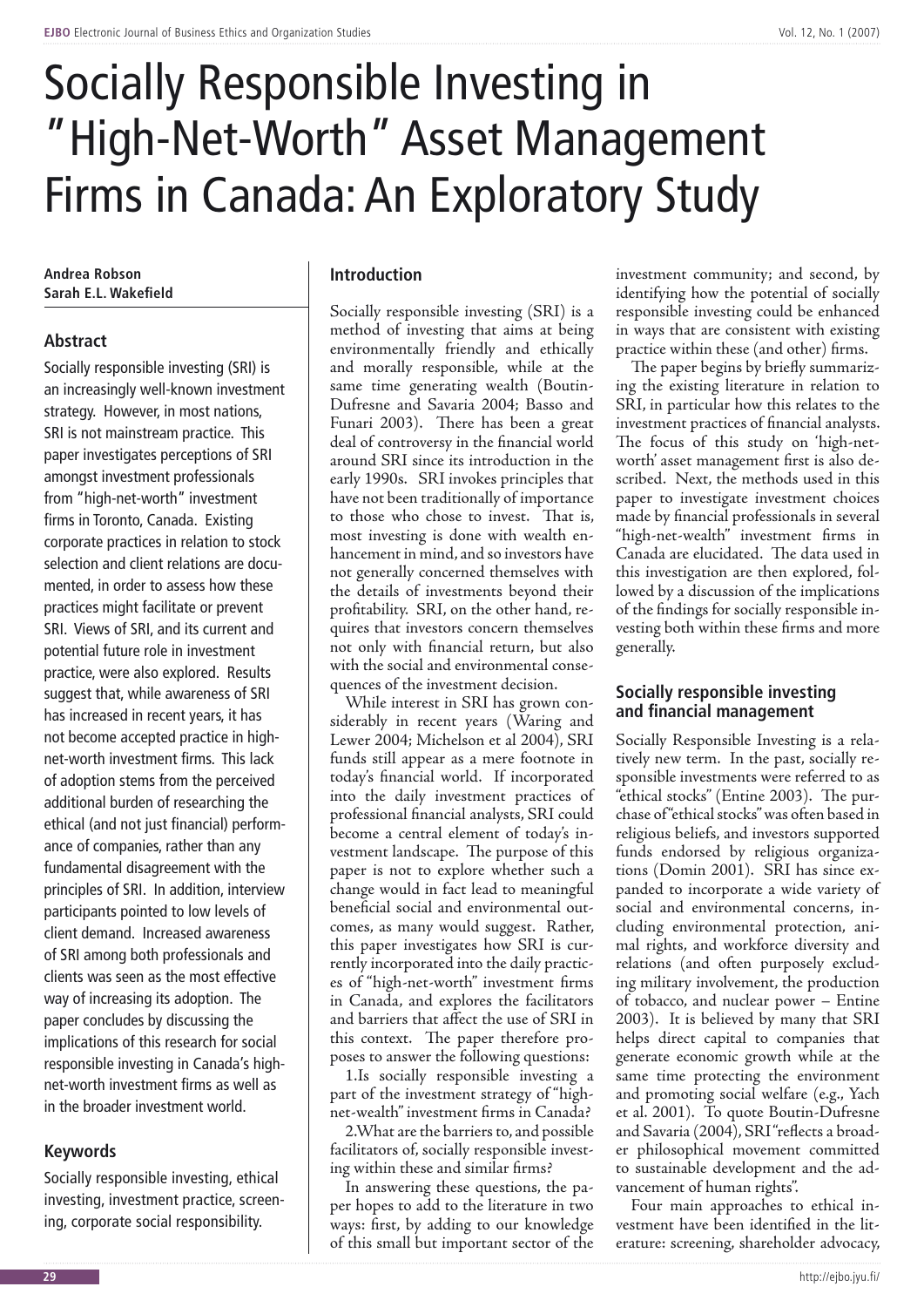community investing, and the provision of social venture capital (Harrington 2003). In this paper, the focus is on the first method – screening – which involves the selection of investment opportunities in relation to the ethical performance of the companies being investigated. That is, stocks are selected for purchase (or not) based on their performance in relation to a number of ethical indicators, in addition to the usual performance assessment criteria (Thompson 2004; Basso and Funari 2003; Harrington 2003). In this way, investors both satisfy their own ethical requirements (i.e., by not investing in products or practices they find morally repugnant) and attempt to influence corporate behavior by rewarding companies that support their values.

In the last 10 years, Socially Responsible Investing has emerged in the financial world as an increasingly popular tool (Waring and Lewer 2004; Sparkes and Cowton 2004; Parris 2001). The amount of "socially responsible" investment being undertaken has increased considerably in recent years. In the United States, the Social Investment Forum (2003) reported that:

From 1995 to 2003… assets involved in social investing, through screening of retail and institutional funds, shareholder advocacy, and community investing, have grown 40 percent faster than all professionally managed investment assets in the U.S. Investment portfolios involved in SRI grew by more than 240 percent from 1995 to 2003, compared with the 174 percent growth of the overall universe of assets under professional management over the same time period.

A similar trend is also seen in Canada (Boutin-Dufresne and Savaria, 2004). SRI has also 'matured' in the sense that more people are beginning to believe that social responsibility should be incorporated into investment practice (Sparkes and Cowton 2004). Still, SRI accounts for only a small percentage of investing. In the United States – by far the global leader in this sector – only 11.3% of professionally managed funds were invested in SRI stocks in 2003 (Social Investment Forum 2003). In Canada, socially responsible investment assets represent 3.3 % of the institutional investment market and the retail mutual fund market (Social Investment Organization 2003). Thus, while the growth of the sector has been considerable, SRI has a long way to go before becoming truly "mainstream".

SRI is subject to a couple of criticisms that could be limiting its adoption. One critique is that the definition of "socially responsible" somewhat subjective; there is no universal standard for determining what is, or is not, a socially responsible investment, and criteria – and the ways in which criteria are applied – are quite varied (Entine 2003; Hayes, 2005). A second and perhaps more fundamental criticism of SRI is that it is inherently less profitable than traditional investing. That is, SRI is assumed to automatically lower the overall performance of a client's portfolio, and therefore the investor will lose money on SRI investments in comparison to conventional investments (Thompson 2004; Basso and Funari 2003; Tippet 2001; Johnsen, 2003). There is no reason to believe, then, that socially responsible investments are inherent underperformers. Indeed, recent analyses suggest that social responsible investments perform comparably to traditional investments (Bauer et al, 2006; Barnett and Salomon, 2006; Kreander et al, 2005; Thompson 2004; Basso and Funari 2003). Thompson (2004) asserts that corporations with "sound environmental practices and diverse work forces are outperforming companies that do not emphasize those goals", and that this is likely to result in increased returns for SRI. If this is the case, why are investors failing to adopt SRI practices? This paper explores this issue in relation

to a limited case study of "high-net-worth" investment firms in Canada.

The choice to focus only on high-net-worth firms has a threepoint rationale. First, these firms for the most part do not invest in mutual funds or other compiled stocks. The fact that these firms rarely invest in mutual funds removes an additional level of complexity from the investment process. Second, these firms focus on personal service. Among "high-net-worth" firms, however, the investment philosophy is to select stocks and bonds based on the individual needs of clients. Since these firms pride themselves on giving focused attention to individual client needs, it was thought that they would provide an interesting picture of how investment professionals interpret their commitments to investors, and how SRI fits in to this picture. Finally, given the large minimum investment that these firms require (ranging from \$850,000 to \$1,000,000), it was thought that the clients of these firms might be better informed about investment strategies and potential investments, and also might take more active role in directing their investments, than most investors.

### **Methods**

As an initial step in the research process, The Toronto Society of Financial Analysts (TSFA) was contacted, to gather information about the designation and the process of accreditation for Chartered Financial Analysts (CFAs). While there are a number of respected designations among the financial world, the CFA designation is one of the most sought after. CFAs have passed exams administered by the U.S.-based Association for Investment Management and Research (Financial Planners Standards Council 2004). They provide guidance to businesses and individuals to help them make investment decisions, by gathering financial information, analyzing it, and making recommendations to their clients (Bureau of Labour Statistics 2004). CFAs are empowered with the potential to invest and help grow their clients' money; they do so while following a set of guidelines outlined by members of the CFA board (CFA Institute 2004). As these guidelines form the basis of ethical practice in the investment field, it was considered important to evaluate the potential implications of these codes of conduct for the adoption of socially responsible investing.

Next, preliminary interviews were conducted with ten financial professionals in Toronto, Canada. Among them, they held various educational designations, including Certified Financial Analyst (CFAs), Masters of Business Administration (MBA), Chartered Accountant, and financial lawyer. In these interviews, participants were asked questions according to their position and place of employment. Questions pertaining to what SRI funds meant to the interviewee and how they were employed in the industry were important in every interview, as well as questions on where each interviewee believed the SRI market was going in the future. Those involved with non-profit organizations were asked questions about what their organizations are doing to promote the awareness of SRI funds and how they are working to develop educational programs to educate the industry leaders. In addition to building an initial data set, these interviews – along with the literature review and industry publications – served as the basis for selecting "reputable" highnet-worth investment firms for investigation the final stage of the project.

On the basis of preliminary interviews, six highly reputable Canadian "high-net-worth" wealth management firms were contacted for further involvement in the research. Interviews with financial advisors from each of the six companies were held,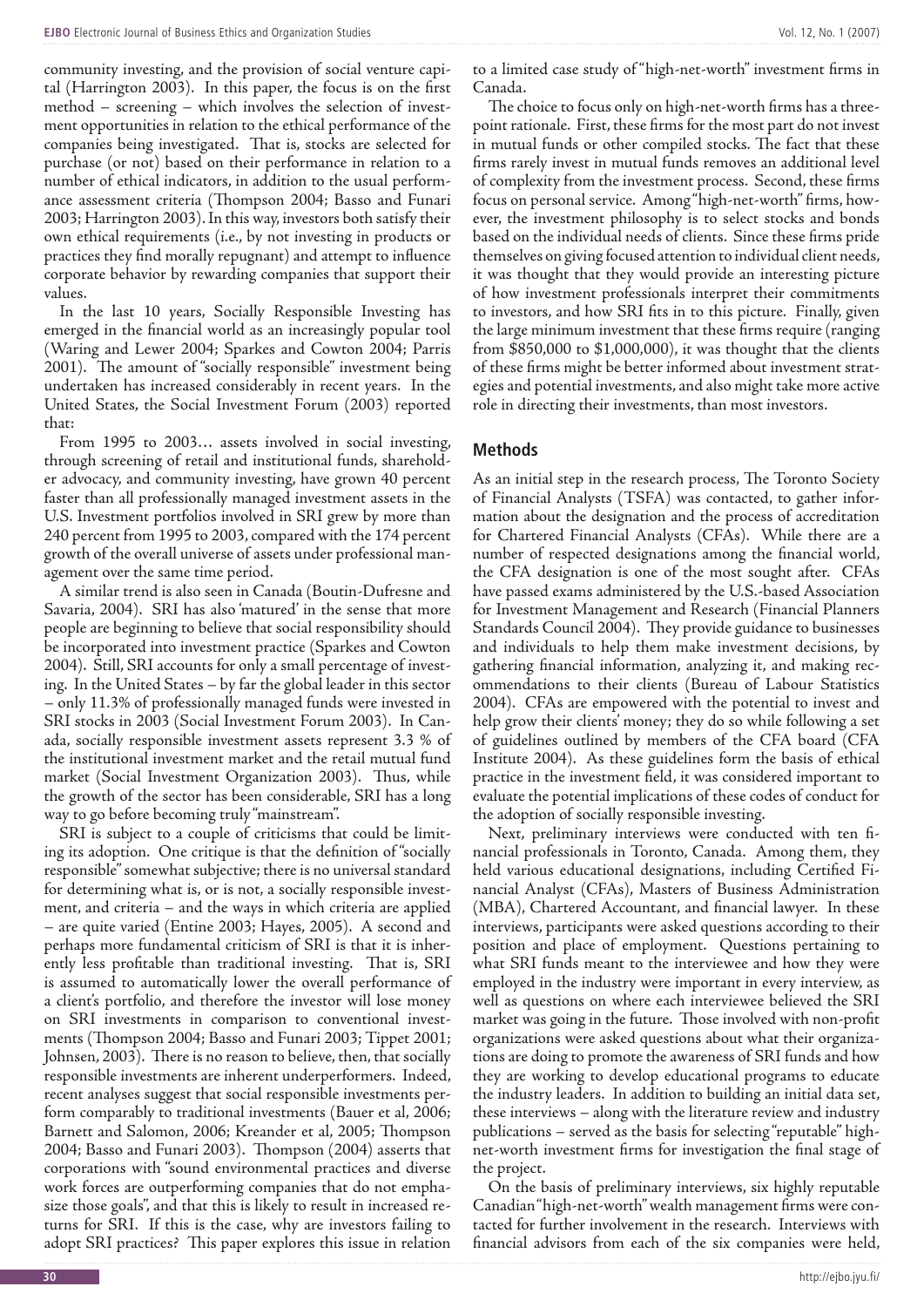either over the phone or in person, over a two month period. These financial advisors were from various departments and were responsible for different tasks within their selected fields, including research, analysis, investment, and client relations (that is, acquiring prospective clients). In these interviews, participants were asked about the everyday practices of the companies at which they worked. In particular, attention was focused on the process of stock selection and how it varied from firm to firm. Participants were also asked if SRI was entertained as an option for their clients and if they promoted the selection of stocks based on ethical criteria. They were questioned about their and their company's views on corporate governance and how informed clients are (or should be) about the particulars of their investments. Finally, participants were asked specific questions about educational designations they held and their views on continuing professional education, as well as what it meant to be a high-net worth company and what type of clients this type of firm usually handles.

All interviews lasted between 30 and 90 minutes. Detailed written notes of all interviews were taken by the principal researcher to record the conversations for subsequent analysis. Interview notes were reviewed to identify key themes, in three specific areas: current investment practice, existing use of SRI, and perceptions of the future potential of SRI in relation to their firm. Results are admittedly based on the researchers' interpretations of the interviews, and the sample size is too small to draw any broad generalizations about investment practice, particularly beyond Canadian "high-net-worth" firms. However, they do provide a small snapshot of views of SRI within one segment of the investment world, and allow insight into the factors at play that might hinder or facilitate the incorporation of socially responsible investment techniques into mainstream investment practice.

#### **Findings**

#### Codes of Conduct

In order to understand the role that SRI plays in professional investing practices, it is important to understand the roots of, and the strategies used in, current practice. The roots of current investment practice lie in existing codes of conduct for the industry. In this paper, we focus on the code of conduct for chartered financial analysts (CFAs). While "there are a number of reputable and helpful credentials that financial professionals in different disciplines may hold", none is "as rigorously focused on investment knowledge as the Chartered Financial Analyst" (CFA Institute 2004).

The CFA designation includes many guidelines of practice for those who hold the title. The CFA Institute publishes a Standards of Practice Handbook which includes a section on the Code of Ethics and The Standards of Professional Conduct. The Standards of Professional Conduct states that members shall:

a)Exercise diligence and thoroughness in making investment recommendations or in taking investment actions.

b)Have a reasonable and adequate basis, supported by appropriate research and investigation, for such recommendations or actions.

c)Make reasonable and diligent efforts to avoid any material misrepresentation in any research report or investment recommendation

d)Maintain appropriate records to support the reasonableness of such recommendations or actions. (Association for Investment Management and Research, 1999)

As the handbook for conduct illustrates, those who are members of the CFA Institute are responsible for investing with their clients' best interests in mind. Regardless of what a portfolio manager believes about a certain investment, no investment should be made where the investor has not executed due diligence. However, the strategies used to meet these ethical and practical requirements differ somewhat by firm. Results from the in-depth interviews are used to provide a sense of these dayto-day practices.

#### Current investment practices

The investment process within the high-net-wealth investment firms under study began once an individual decided to become a client. At that point, the client was asked about their investment needs (e.g., their need for a steady income, their desire to increase their capital as much as possible, etc.) in order to determine how able they were to tolerate market volatility. New clients are also generally asked about their existing investments and whether they want to keep them intact, to ensure that the portfolio created is sufficiently diverse once existing assets are taken into account.

The general process of stock selection and the basic investment strategies of the six high-net-worth firms contacted were similar. Interview participants highlighted four basic steps involved in the investigation of a particular corporation's stock. The first step involves determining what type of industry the company in question is involved in, and where the company does most of its business. Once this is complete, the second step is to screen companies to make sure their debt is manageable and that they are in good standing. It is also important to talk to others in the financial world to see how they view the company and if they have information of importance for the screening process. The third step involves reading through all publicly available information about the company (including annual reports), in order to understand the attributes of the company involved. Finally, the corporate governance of the company is researched and documented. It is important to know who is on the Board of Directors of the company (because the Board of Directors is the most direct representative of the shareholders' interests) and if the share-holders are able to vote on key issues affecting governance and policy. Interview participants noted that, while it is commonly assumed that corporate decisions are made with the investors' best interests in mind, this may not always be the case, particularly if members of the Board of Directors are also the senior executive officers of the company. After a stock passes all the screening processes listed above, it is then brought to the attention of the partners (or executives) in the particular firm and they collectively decide whether or not to incorporate it into their clients' portfolios.

Interview participants noted that choosing the correct stocks to hold in a portfolio is a very difficult task. When researching stocks, it is important to know how an addition or deletion of stock will affect an overall portfolio. To do this, the researcher must know the structure and diversification of each company within the portfolio. It is therefore essential to investigate the attributes of each corporation involved, a lengthy and time consuming process. Participants therefore highlighted the fact that they wanted to determine reasons why they should not buy the stock of a particular company (vividly described as "killing" a stock) as quickly as possible in the screening process. Once they have determined that the company is not right for the investment firm they can move on to another potential stock, without wasting valuable time on further investigation.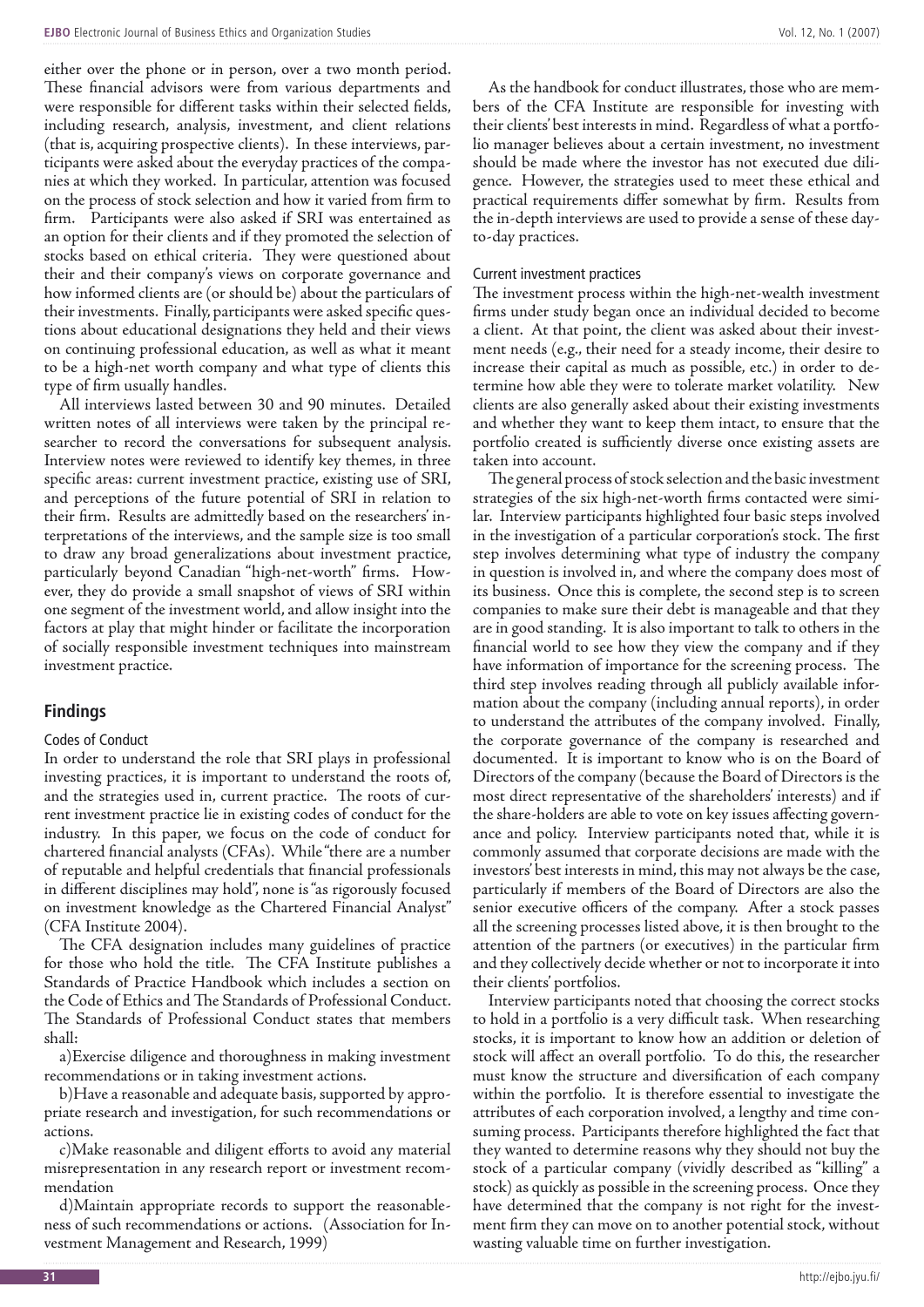The stock selection process, while lengthy and tedious, must be completed to satisfy the due diligence that every portfolio manager owes to their clients. Interviewees confirmed the importance of this process as a fundamental principle of the work they do, and all agreed that investment firms are responsible for ensuring that their clients invest in sound and well- researched funds. This was considered true whether or not the investment professionals undertook the research themselves (or in-house), or outsourced their research to other firms (a practice which is fairly common among these firms, on the assumption that specialists in particular areas are likely to make the wisest investment decisions).

The inclusion of Socially Responsible Investing in current practice Each interviewee was asked to discuss whether and how clients are introduced to socially responsible investing, and if SRI is promoted (or even mentioned as an option) to clients. Results from this line of questioning indicated that the majority of companies involved in this research do not offer a SRI option for their clients. Of the six firms contacted, only one had an option for their clients to invest in SRI funds. In this case, the research was outsourced and not done in-house. The reason given when asked why they outsourced was that there is not enough demand currently amongst their clients for an onsite SRI division.

Out of the remaining five firms contacted, two consistently asked their clients in initial contract discussions whether there are any stocks that the client was averse to holding, or alternatively was determined to see in their portfolio. However, interviewees stated that clients rarely instructed their investment advisors even when asked about preferences, choosing instead to rely entirely on their advisors' professional expertise. Stock selections, therefore, were almost exclusively made in the "traditional" manner, without taking into account SRI principles.

The lack of SRI seen here may result from the limited attention paid to SRI within the investing mainstream. According to interview participants, the topic of socially responsible investing was not a common one within the financial community until recently. Participants noted that it was usually assumed that clients were not interested in constraining their potential returns in any way, ethical or not. While most interview participants reported having heard information suggesting socially responsible investments and positive monetary returns can go hand in hand, they felt that the extra work involved in researching stock using an SRI approach was not worthwhile.

#### The potential for increasing SRI within high-net-wealth investment firms

As mentioned earlier, very few of the firms contacted currently encourage investment in SRI funds. It was clear from these interviews that these investment professionals would not endorse 'green' or 'ethical' investment as a separate category, as there was a sense that this would limit investor returns.

Interview participants also found it difficult to reconcile an even more comprehensive stock selection process (i.e., one that took into account ethical concerns in addition to the current screening) with existing practices, particularly in terms of providing resources for extra research by staff. It was not clear who would be expected to invest the extra time or cover the cost of purchasing the research if outsourcing was necessary. Given that taking social responsibility into account was not standard practice, interviewees could not see an immediate or pressing need to take on this extra burden, particularly in the absence of pressure from clients. However, despite this lack of enthusiasm about SRI per se, it was clear that all of the interviewees

believed that there was a need for better research into company's environmental and social policies and the way in which the leaders governed the companies.

One potentially important factor that was considered by interviewees to be lacking from the current stock selection process is the impact of a company's image (current or projected) on its future success. It was mentioned in several (but not all) interviews that researchers should add a component to their stock selection process which took into account the future or anticipated trends of the company, and that one way of anticipating the future (and particularly long-term) success of a company would be to investigate its environmental and social responsibility. One interview participant highlighted the ongoing disinvestment in tobacco stocks as example of how social and environmental issues (broadly speaking) can impact on a stock's potential investment return (see Yach et al. 2001 for further discussion of this issue). This interviewee emphasized the difference between laypersons' reasons for avoiding tobacco stocks (i.e., it is ethically wrong to support tobacco companies) and the financial professionals' rationale (the profitability of these stocks will be negatively impacted by ongoing lawsuits, corporate image problems, and a decreasing market, and so they are not a good investment). Another participant suggested that the ethical and social performance of companies should be investigated as part of reviewing corporate governance, which is already a key component of a duly diligent stock selection process.

A few interview participants (in particular, those interviewees most directly involved in stock selection) were aware of SRI indices that could be used to evaluate companies based on their performance on social and ethical issues (using indicators such as the company's position on the Kyoto Protocol, energy efficiency/green energy, and labor issues such as child labor, employment equity and unionization). These published indices, as well as specialized investment firms such as Michael Jantzi Research Associates (MJRA), make it possible for companies who may not have the time or the expertise to attain all the necessary information to outsource some of the necessary research. This tactic was already being used by one of the investment firms in the study, but the practice was expensive.

Interview participants all agreed that for SRI funds to become part of everyday practice within their firms, more attention needs to be brought to them both inside and outside the financial establishment. Interviewees felt that both clients and professionals needed to be more aware of SRI in order to better inform their practice. Not very surprisingly, while interviewees currently involved in SRI highlighted the importance of continuing education for investment professionals in relation to SRI, other interviewees were not interested in seeing mandatory continuing education in this area. Interestingly, representatives of the CFA Institute highlighted SRI as an important and emerging issue in the financial world, and noted that the CFA Institute has been working to provide courses to CFAs on the subject of SRI funds. There are also seminars held through the CFA Institute with guest speakers who specialize in SRI management.

# **Discussion of findings**

Socially Responsible Investing is on the rise worldwide. However, it is not clear whether SRI is likely to become more than a niche market in Canada and elsewhere. The results of this research suggest that, while awareness of SRI as an investment practice has increased in recent years, it has not become part of mainstream practice in high-net-worth investment firms in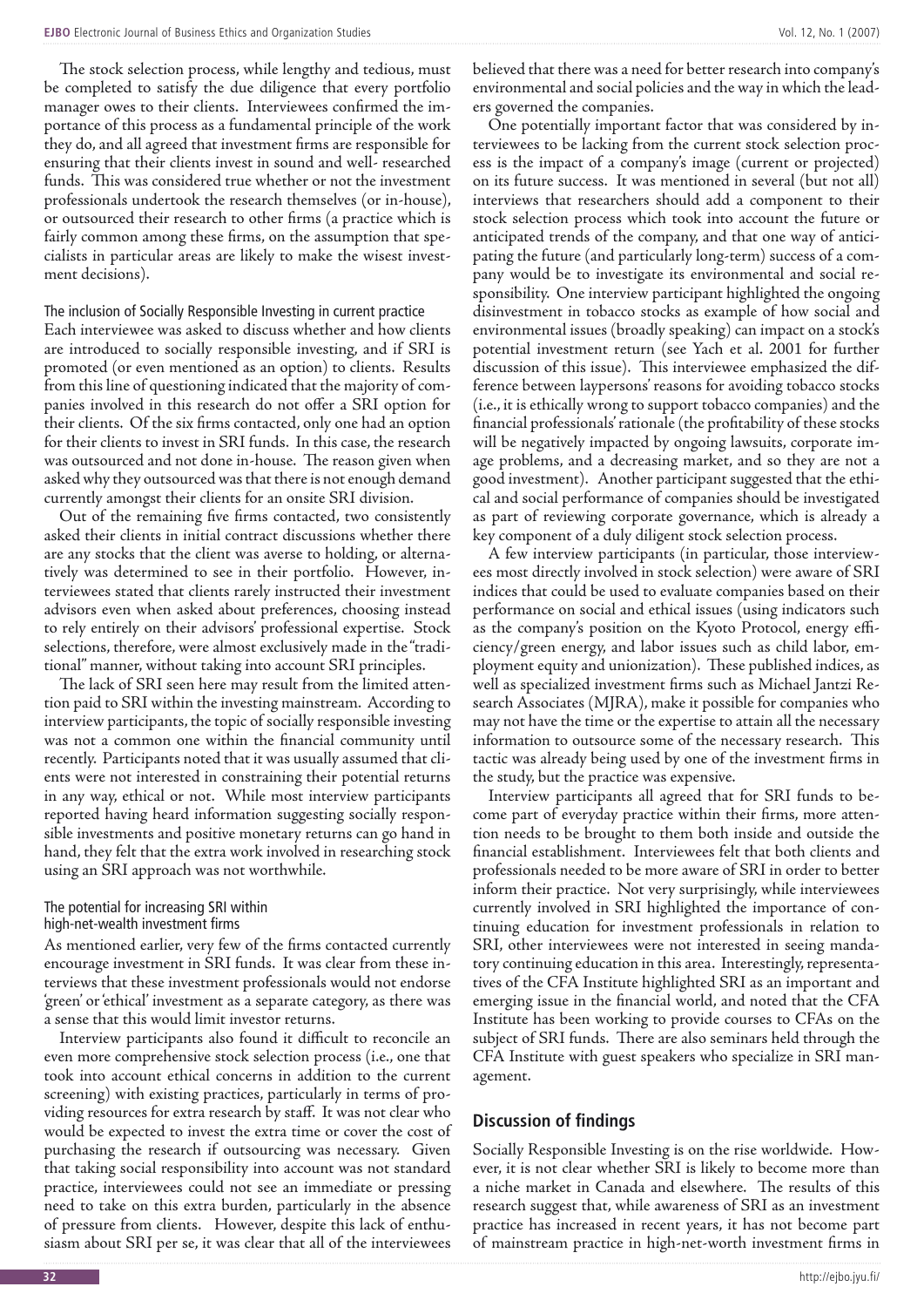Canada. While these firms cannot be considered representative of all investing in Canada, their focus on personal service and the potential for highly engaged clients provides an interesting case study of the facilitators and barriers to socially responsible investing.

Among the financial professionals surveyed in this research, SRI was not particularly popular, not because the participants disagreed with its principles, but rather because of the amount of extra research involved in assessing the ethical (and not just financial) performance of companies. Research was considered time-consuming and difficult, and interview participants were therefore reluctant to add what is seen as an additional level of complexity to the existing screening process.

However, there was also a sense among the financial managers interviewed that certain elements of SRI practice could or should be incorporated into day-to-day investment practice (e.g., screening for corporate ethical lapses likely to impact on future profitability). The desire for some SRI screening had more to do with compliance to the standards of due diligence and reporting than it had to do with personal ethical beliefs or environmental concerns. Financial professionals' codes of ethics (including the CFA standards of practice) demand comprehensive research into potential investments, in order to ensure that investments made are in the client's best interest. Therefore, if the social responsibility of a company is likely to have a meaningful impact on corporations' profitability (in the short and long term), then it is important for financial professionals to incorporate these issues into their stock selection process, regardless of the work involved. There was a tension, then, between a sense of responsibility to the client and to their own code of practice on the one hand, and an unwillingness to "make work" on the other.

Central to this tension is uncertainty amongst the interview participants as to whether social responsibility really does make a difference to corporate profitability. While the current literature is increasingly suggesting that social responsibility can have long term positive impacts on the bottom line, investors are unwilling to take on extra work if there is no compelling financial reason to do so. That is, equivalent performance is not enough: SRI must perform better than conventional investments in order to be seen as worth the additional effort.

The results also point to a fairly low level of client engagement in the investment process overall, and in relation to ethical concerns more specifically. Despite the relatively large investments being made by the clients of the "high-net-worth" wealth management firms investigated here, clients remained relatively passive, allowing their portfolio managers to make decisions about the specific assets in their portfolio. In addition, interview participants pointed to low levels of client demand as part of the reason that SRI was not adopted in their firms.

Interview participants highlighted the need for better promotion of SRI as an investment strategy, and some pointed to opportunities for improving education around SRI through continuing education. Participants saw increased awareness of SRI among both professionals and clients as the most effective way of increasing its adoption and moving it towards the mainstream.

#### **Conclusion**

There is still considerable debate in the literature about the im-

portance (both morally and financially) of socially responsible investing (for example, see the January 20th 2005 edition of The Economist). However, assuming that the incorporation of ethical principles into mainstream investment practices would have noticeable environmental and social benefits, this paper points to several ways that the potential of socially responsible investing could be enhanced (at least in Canadian "high-net-worth" wealth management firms). First, financial professionals need to be convinced that environmental and social responsibility can – and indeed often does – go hand in hand with profitability. Education, as well as further confirmatory research, would be helpful in this regard.

Second, an ethic amongst financial professionals that broadens the conception of "responsibility" to recognize clients' moral as well as financial interests needs to be developed. This is not to say that financial professionals need to become a kind of "social police", or that they should be investing according to their own social mores, but rather that they should go further in ascertaining their clients' values than the typical "level of risk tolerance" conversation.

Finally, financial professionals should be encouraged to incorporate at least a basic assessment of corporations' social and environmental responsibility into the routine stock selection process. This could be achieved by following a set of stock selection guidelines supplemented through increased background research on the companies under review. If the firm is unable to go into the detail necessary to find out all the information about a given company, outsourcing the research to a specialized firm is also a possibility. Investment firms owe it to their clients to ensure that the best possible investments are made.

This is not to suggest that SRI is a panacea for current social and environmental problems, or that SRI is not without flaws. There are many potential problems with the current SRI practice, and it is not the purpose of this paper to downplay these issues. Rather, the paper attempts to highlight areas where investment strategies could be improved, at least within one small segment of the Canadian investment arena. In rapidly evolving world markets, it becomes more and more important to know everything possible about the companies one plans to invest in – in this context, social responsible investing should not be seen as a niche market outside of the investing mainstream, but rather as a fundamental component of a modern investment strategy. If SRI is going to have a significant impact on investing in Canada and the rest of the world, it cannot remain as a separate practice, but rather needs to be integrated into the everyday practices of investment professionals. This paper attempts to engage with this process by providing a more detailed, on the ground understanding of the institutional/practice-based barriers to socially responsible investing within one type of investment firm. It also provides new insight into the practices of "high net worth" investment firms, illuminating this small but important segment of the investment world.

#### List of Abbreviations

SRI – Socially Responsible Investing CFA – Chartered Financial Analyst

#### Acknowledgements

We would like to acknowledge the support of Terry Vaughan and all the other financial professionals who made this paper possible.